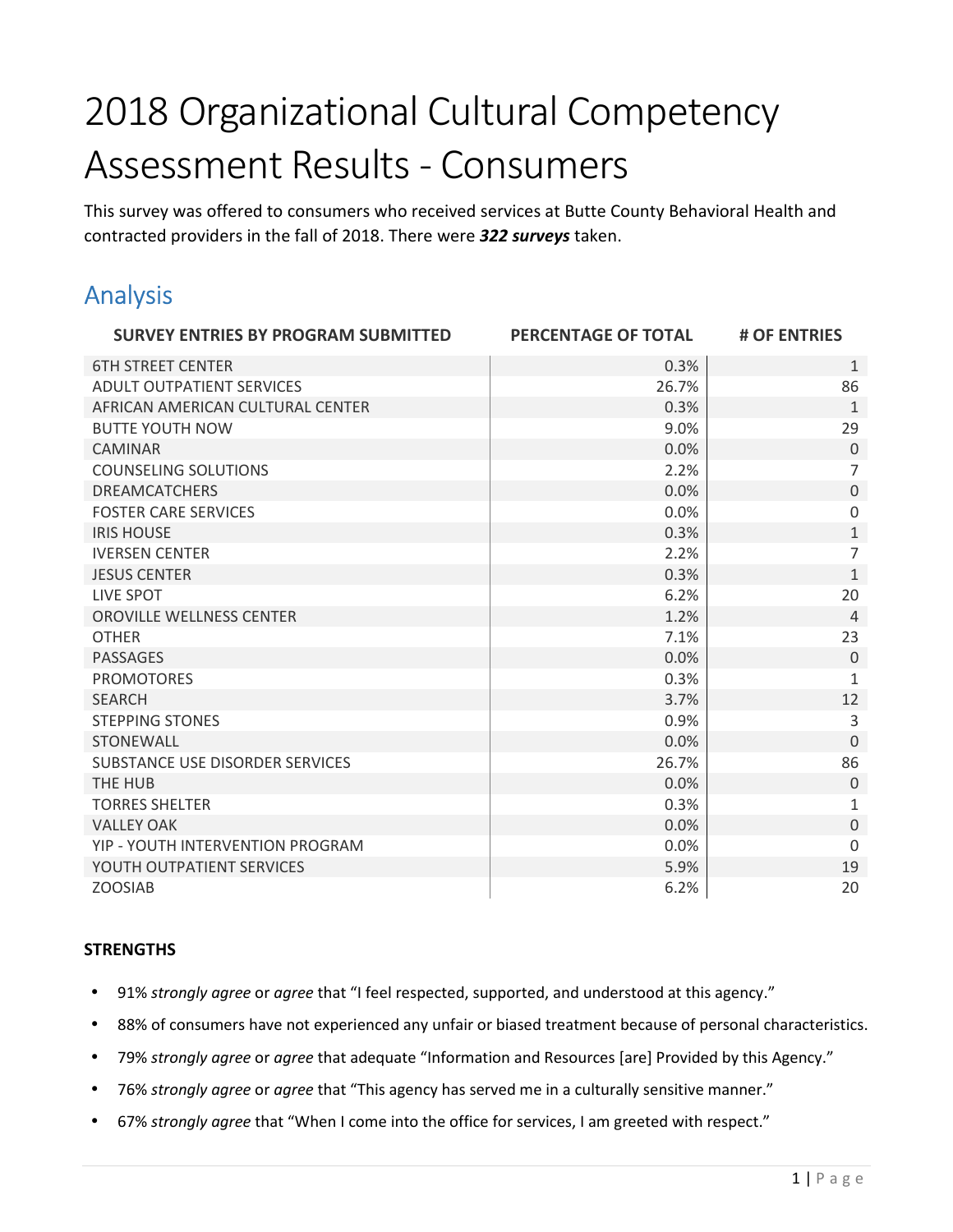#### **CHALLENGES/OPPORTUNITIES**

- 28% *strongly disagreed*, *disagreed*, *doesn't know* or finds it *not applicable* that "I am bothered less by my symptoms."
- 24% *don't know* if or found it *not applicable* that "I was asked about my cultural needs and preferences in a way that was comfortable for me."; while those who identified as Genderqueer agreed the least with it.
- 16% *disagreed* that or *don't know* if "I was asked about my and my family's strengths as well as our needs."









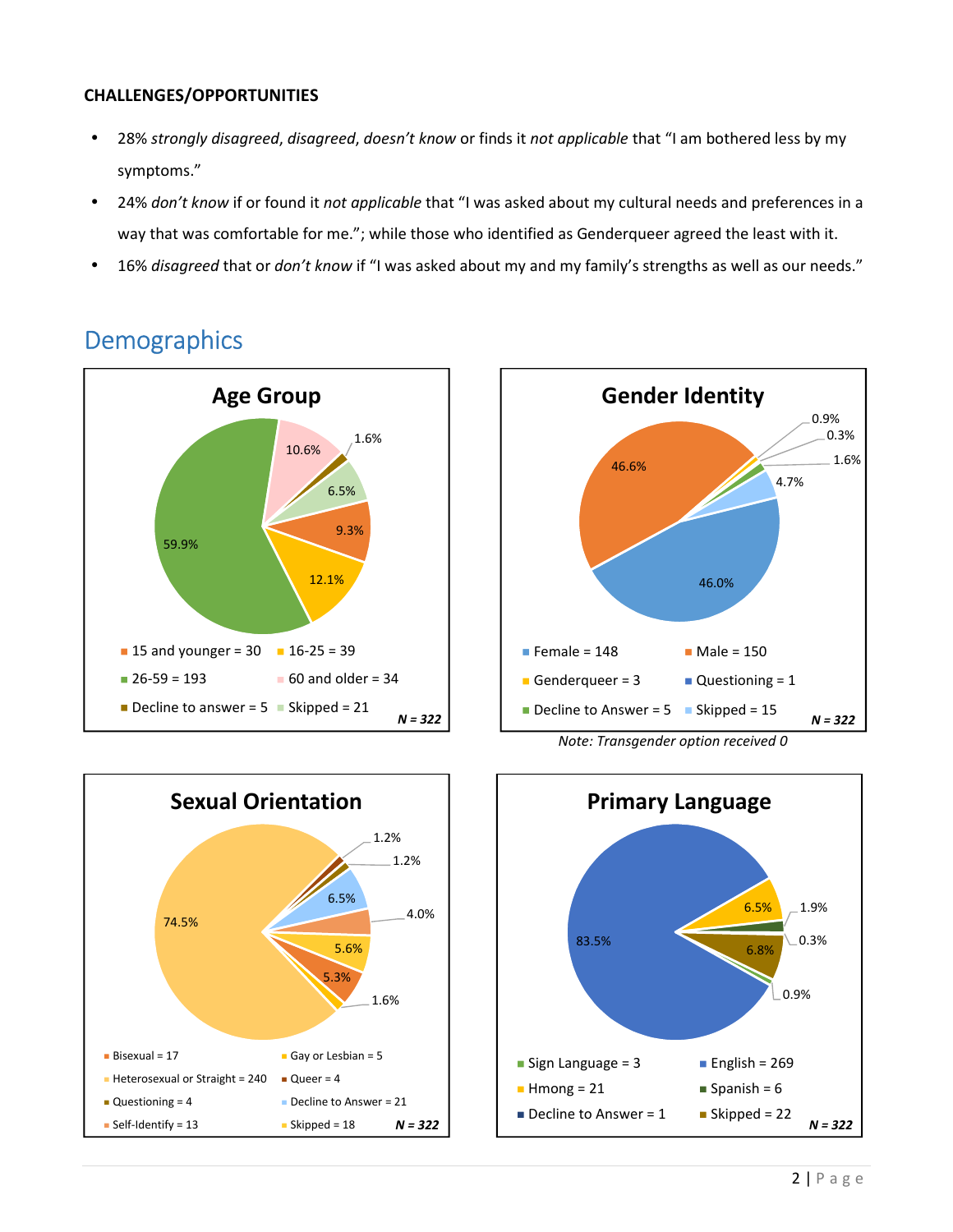





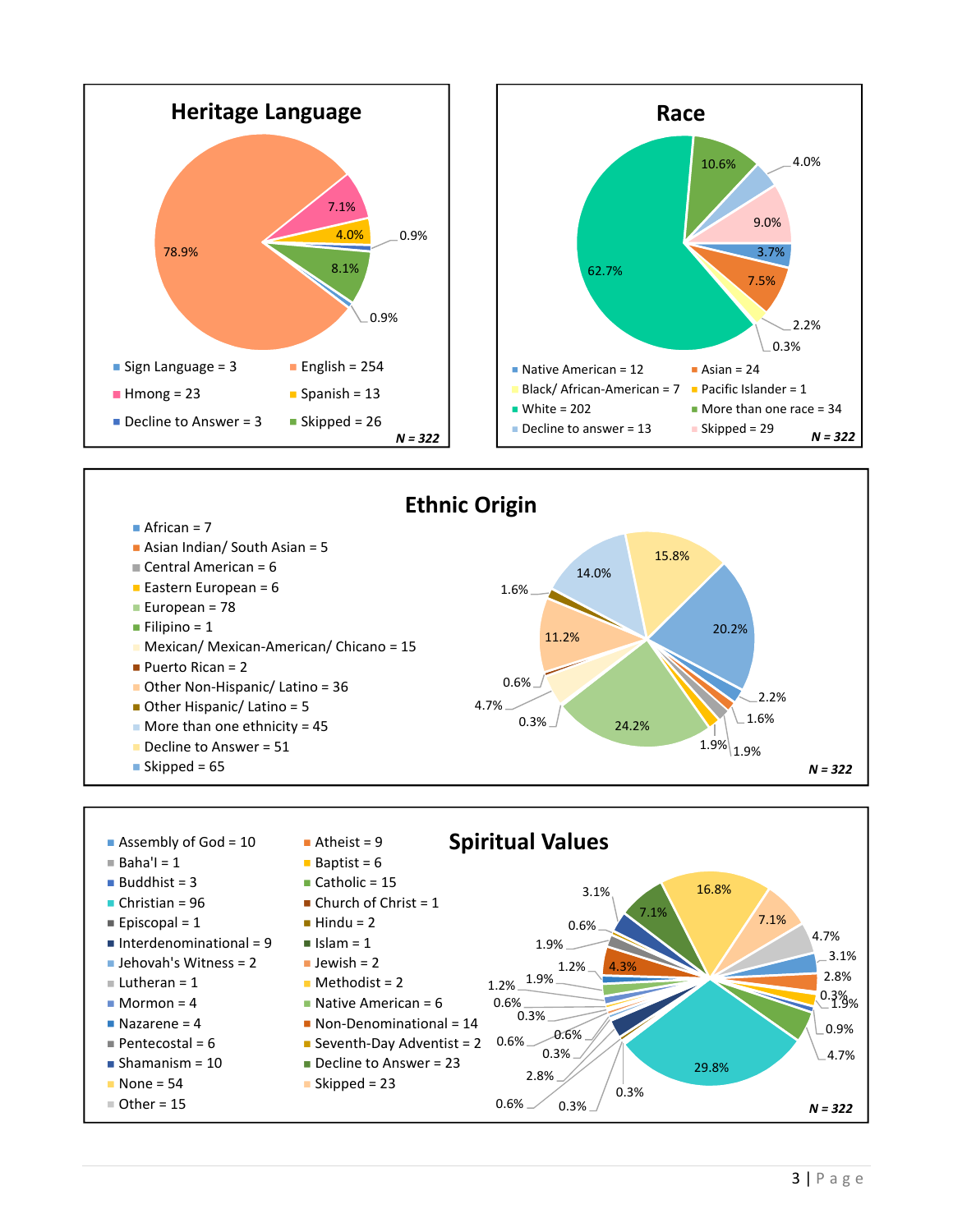

## **Outcomes**



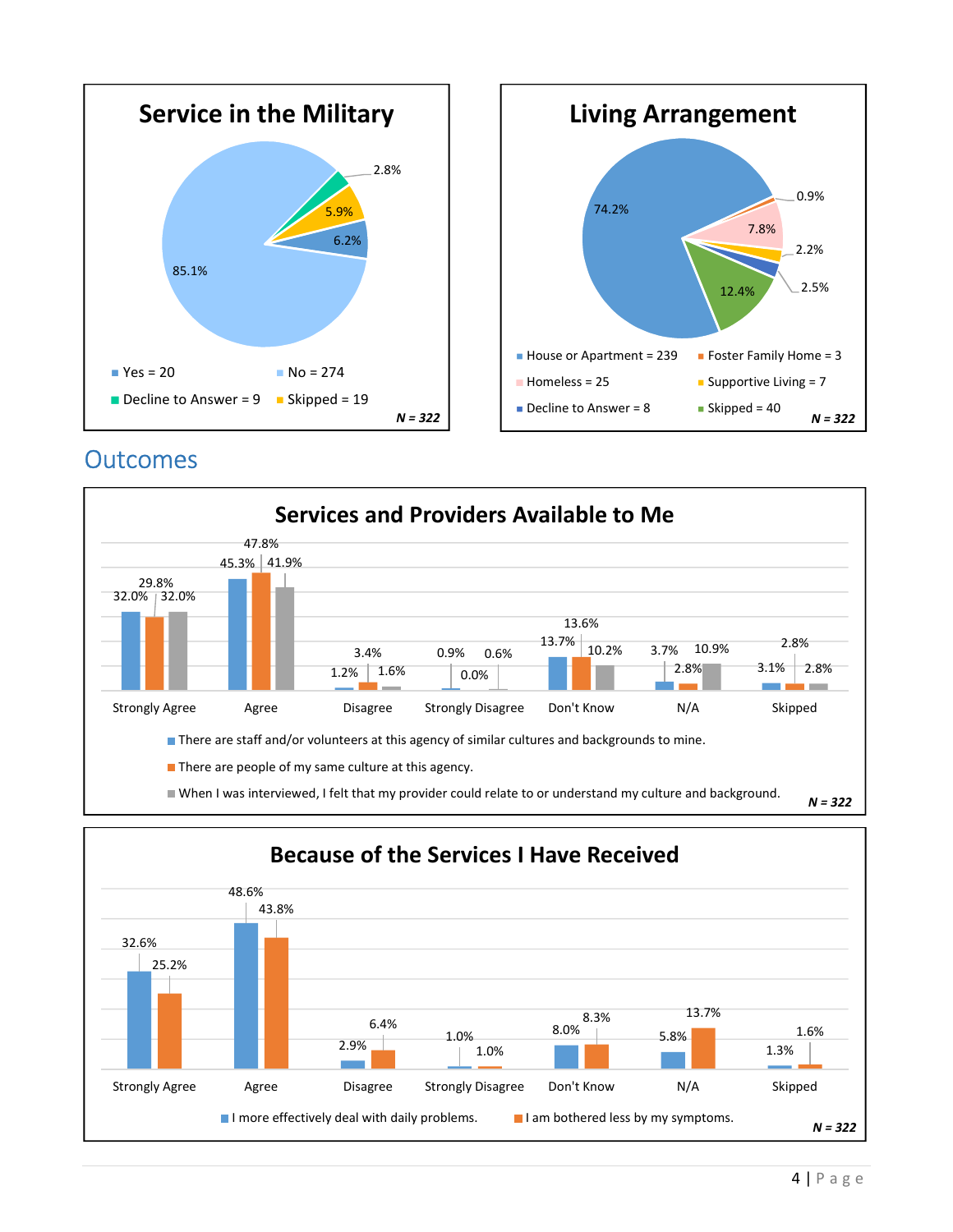





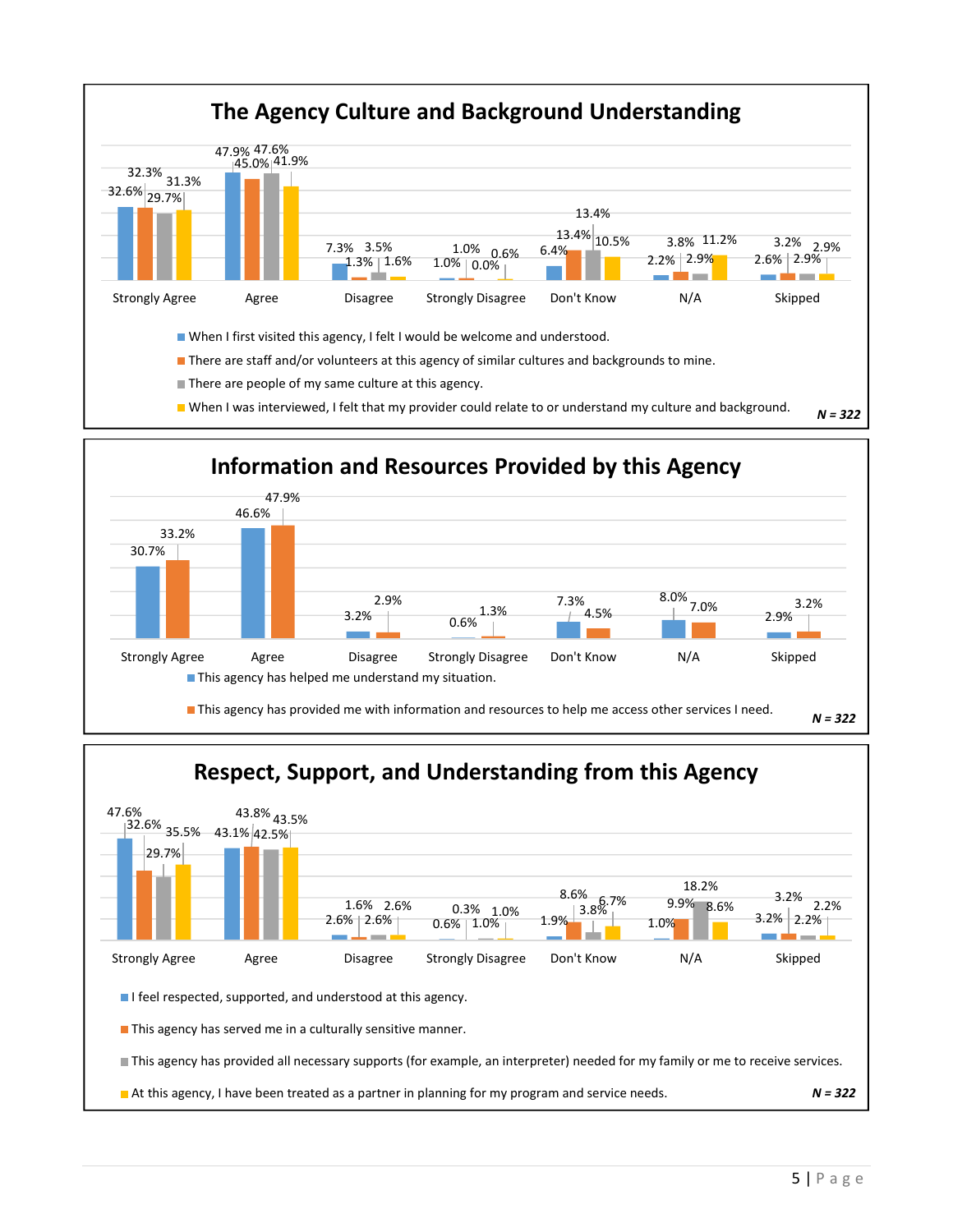



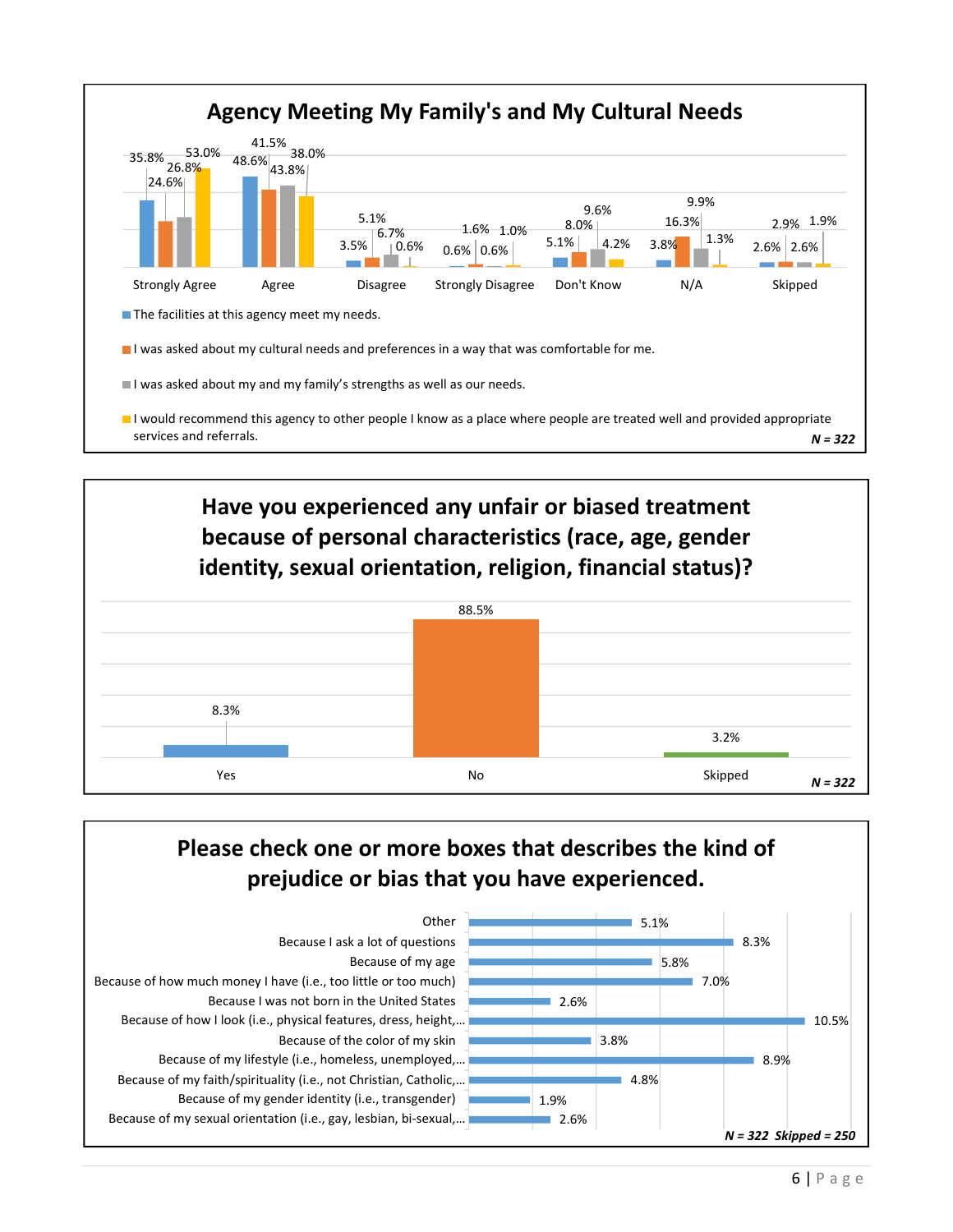## **All COMMENTS**

## **"PLEASE DESCRIBE YOUR EXPERIENCE OF UNFAIR OR BIASED TREATMENT."**

Discrimination

People call me ugly because I had a

[INDISTINGUISHABLE TEXT]

Being homeless and looked down on.

Marital affairs

Not help

It's because i'm black

In front of group I was belittled and ridiculed by a staff member

I didn't 'agree' to treatment some things like medicine @

different

I have lived a hard life & a younger person don't relate counselors

Example in #26 - too much info. to write [in] this Can't talk about Jesus--but usually its okay!

Silence

Ridiculed

I was homeless. Inquired about BH apt's. Was told by Nurse + Counselor I wouldn't be eligible with attitude. Turned out that I WAS eligible when I applied anyway.

One time somebody told me I was too young to be in that class or when someone assumes things.

People get annoyed with me because I ask a lot of questions

Dr. -------- laughed when I told her I hear voices. Don't have any

They joke about me

Excellent no unfair or biased treatment

of another person from my past knowing me and putting me down.

There has been none.

I was made fun of when I was younger because of my scar.

I mostly ignore what they say that is not right.

I have a great time

How I live my life.

Lots of fat jokes.

I got beat up a lot

When I went to Butte County Court

All the above

I am Mormon and have been excluded form many things; made too much money get kicked out of housing; my weight (medicine) I've been treated unfairly because I am a middleaged woman Is fair Lack of conversations. I had \$76 and before I had over \$2000, they're taking most of my money from me. Everyone I talked to is treated like infants. not listening I have not be treated unfair Not allowed into residential treatment because I'm not homeless. Refuse treatment on mental health due to too many missed appt. Taken to many so the Dr. wants to drop me down so I feel like if you take to many they want to drop you.

## **"WHAT COULD THIS AGENCY DO TO SERVE INDIVIDUALS OF DIFFERENT CULTURES MORE EFFECTIVELY?"**

N/A - I am white what happens if I refuse future questions/surveys Be more inviting & less cold - Greet us - Being more culturally sensitive Maybe have more staff That's the only way to get rid of the same speak native languages and close by I think it's fine Stop being races to each other more housing options Waiting Room is stressful Be more professional (on their behalf) Try to understand different race, or religion, ethnicity etc. etc. I believe they do really good but wisdom and patience always wins Not judge addicts, not judge the poor. More divers? I'm white and a child growing up in the 60's. Some get me. be more supportive Nothing doing a great job Answer them, which it has. Nothing really they treat everyone with respect They would make everyone welcome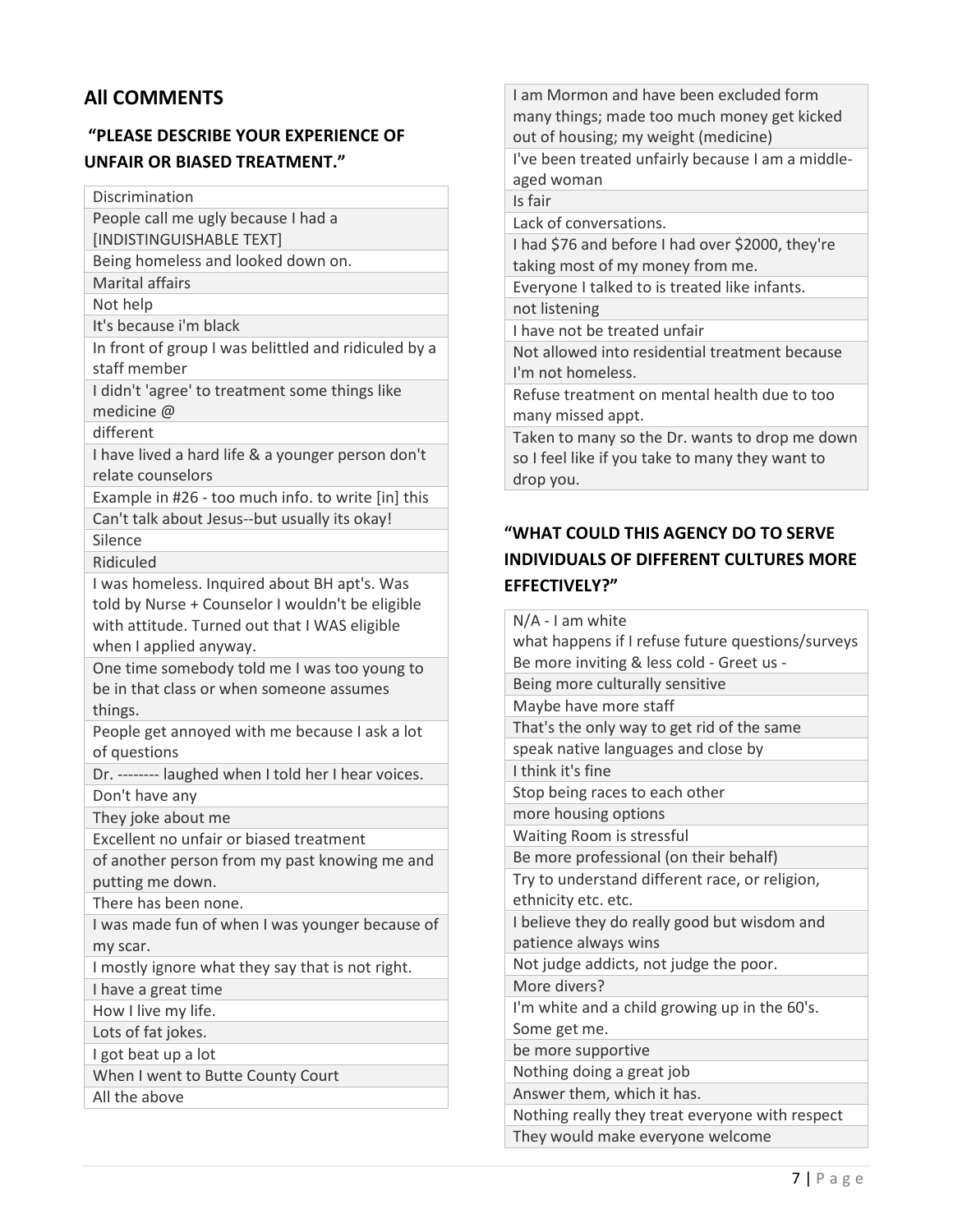| If they are not doing anything and looks like they |
|----------------------------------------------------|
| are bored make them not bored and let them         |
| have fun with everyone and you.                    |
| Be nice and welcoming                              |
| Always make sure there is a translator available.  |
| They don't judge.                                  |
| Pay for housing                                    |
| They are wonderful.                                |
| None that I know of.                               |
| Catholic Social Services strengthening families    |
| They work hard to be respectful to everyone.       |
| Nothing. Doing just fine.                          |
| Help me find myself.                               |
| They are doing fine.                               |
| Its doing a great job                              |
| Unknownwhat would they say.                        |
| 967 998                                            |
| <b>Treat equally</b>                               |
| no more counseling                                 |
| Oh time                                            |
| Move staff                                         |
| They do alright.                                   |
| Keep doing what they're doing they're great        |
| Place them together for more relatable             |
| conversation.                                      |
| More statistics based on place of residence.       |
| Keep doing what they're doing.                     |
| she doing good                                     |
| Drop homelessness as an element to qualify for     |
| residential treatment.                             |
| Explain better.                                    |

### **"DO YOU HAVE ANY OTHER COMMENTS RELATING TO YOUR EXPERIENCES AT THIS AGENCY?"**

Services are good.

I feel these surveys waste my time because they do not make a difference

Medication issues

Being a middle-aged, white male, I feel this survey is not going to be accurate. This seems geared toward the idea that 'all cultures' are welcome here and accommodate these through similar looking cultural similarities. This survey is a waste of Butte County's time and money. A good way to fully assess the spaces provided would be to experience it yourself, as in those in

high places, and actually see it from the outside perspective. Thanks I've been treated very fair After almost three years here, I am starting back at square one and treated unfairly by 2 staff members repeatedly! American citizen/ U.S./ Canada/ (U.S.) Where Mexico, CA, NV, UT I've had great experiences here in every department have recommended it. It started out slow but we had a really good experience Telemed is not good, feels uncaring, cold, unprofessional. You employ a Dr.------- who is dangerously unethical, etc. She over-prescribes meds, forces patients to take meds that almost killed us/me. Yet gives RX narcotics/benzos to meth user who sells them on the street! FIRE HER I am thankful for this resource. I was helped out when I needed to go to court I feel my counselor is genuinely concerned with my mental health and well being I love it! Dr. ----- is cool :) Live spot is the best They are awesome everybody here It's fun I would just like to add I have been treated so well here by -------- and Dr. --------. I've never once felt like an addict here. just a person I recovery I would recommend this place to everyone needing help because of all the love and support I received from this place. I haven't even relapsed, not once! Due to really being helped. I love this place and I know that when I'm completely off of Suboxone I will be ok I truly will. Thank you I appreciate this program because of the help I've received with dealing with substance abuse and possible relapse. This suboxone is really helping me live life to the fullest. My family friend's and everyone I'm around or interact with on a continues basis have seen a major change in me and are looking forward to seeing what I can achieve if I stay on this path. Very helpful towards my sobriety. I am

appreciative of them helping pay for my rehabilitation/SLE funding. That also helps keep me sober. I hope they can pay for me a couple more months

very down to earth people, like them all